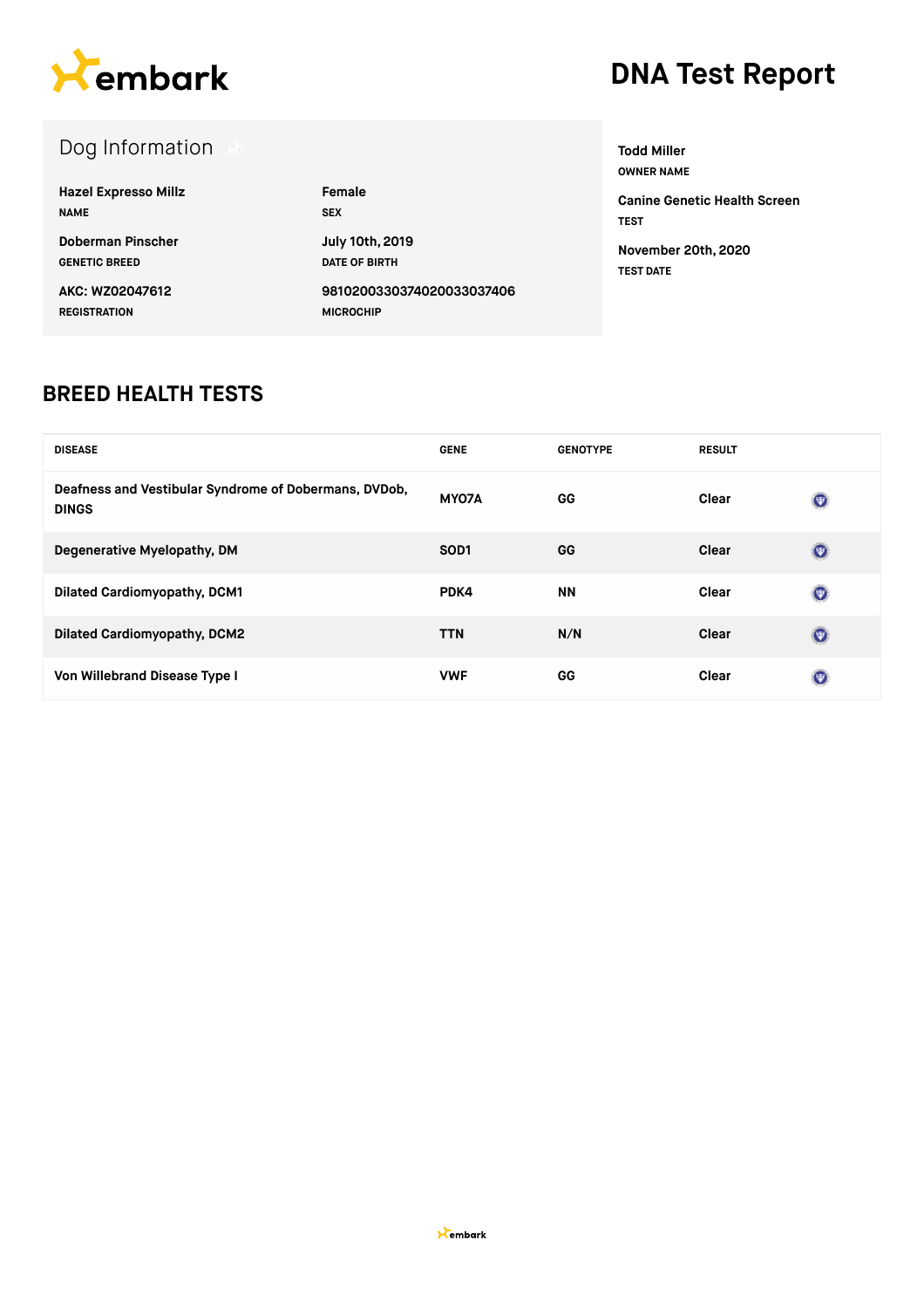

Dog Information

**Hazel Expresso Millz NAME**

#### **INBREEDING AND DIVERSITY**

| <b>Genetic Diversity</b>         | <b>RESULT</b>          |
|----------------------------------|------------------------|
| <b>Coefficient Of Inbreeding</b> | 21%                    |
| MHC Class II - DLA DRB1          | No<br><b>Diversity</b> |
| MHC Class II - DLA DQA1 and DQB1 | No<br><b>Diversity</b> |

**X**embark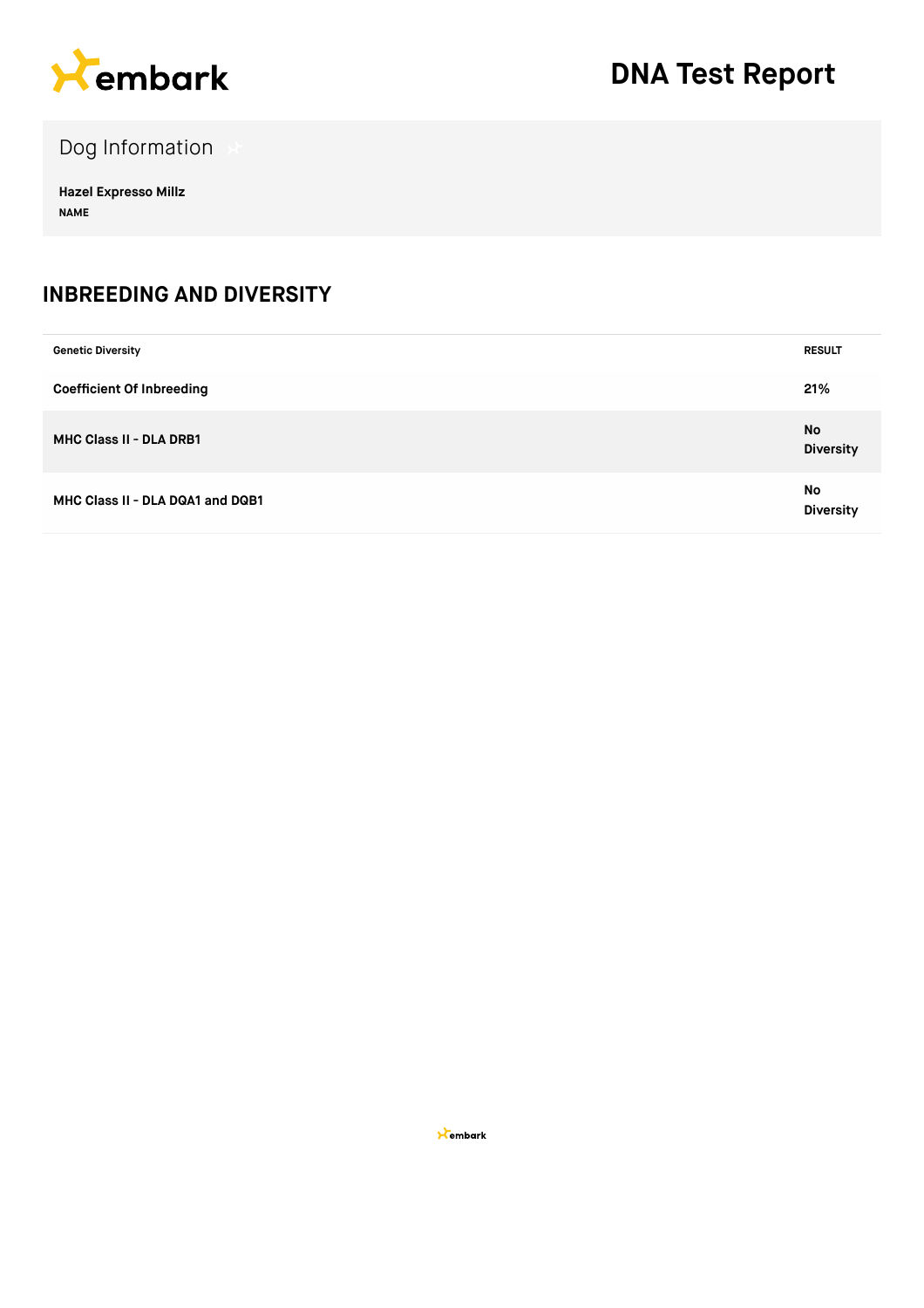

Dog Information

**Hazel Expresso Millz NAME**

### **TRAIT TESTS (1/2)**

| <b>Coat Color</b>                                |                                                           | <b>RESULT</b>                       |
|--------------------------------------------------|-----------------------------------------------------------|-------------------------------------|
| E Locus (MC1R)                                   | Can have a melanistic mask                                | $E^mE$                              |
| K Locus (CBD103)                                 | More likely to have a patterned haircoat                  | kyky                                |
| <b>Intensity Loci LINKAGE</b>                    | Any light hair likely yellow or tan                       | Intermediate<br>Red<br>Pigmentation |
| A Locus (ASIP)                                   | Black/Brown and tan coat color pattern                    | $a^{\dagger}a^{\dagger}$            |
| D Locus (MLPH)                                   | Dark areas of hair and skin are not lightened             | Dd                                  |
| <b>B Locus (TYRP1)</b>                           | Brown hair and skin                                       | bb                                  |
| Saddle Tan (RALY)                                | Not saddle tan patterned                                  | Ш                                   |
| S Locus (MITF)                                   | Likely solid colored, but may have small amounts of white | Ssp                                 |
| M Locus (PMEL)                                   | No merle alleles                                          | mm                                  |
| H Locus (Harlequin)                              | No harlequin alleles                                      | hh                                  |
| <b>Other Coat Traits</b>                         |                                                           | <b>RESULT</b>                       |
| <b>Furnishings (RSPO2) LINKAGE</b>               | Likely unfurnished (no mustache, beard, and/or eyebrows)  | Ш                                   |
| Coat Length (FGF5)                               | Likely short or mid-length coat                           | GG                                  |
| Shedding (MC5R)                                  | Likely light to moderate shedding                         | ΤT                                  |
| Hairlessness (FOXI3) LINKAGE                     | Very unlikely to be hairless                              | <b>NN</b>                           |
| Hairlessness (SGK3)                              | Very unlikely to be hairless                              | ΝN                                  |
| Oculocutaneous Albinism Type 2 (SLC45A2) LINKAGE | Likely not albino                                         | <b>ND</b>                           |

**X**embark